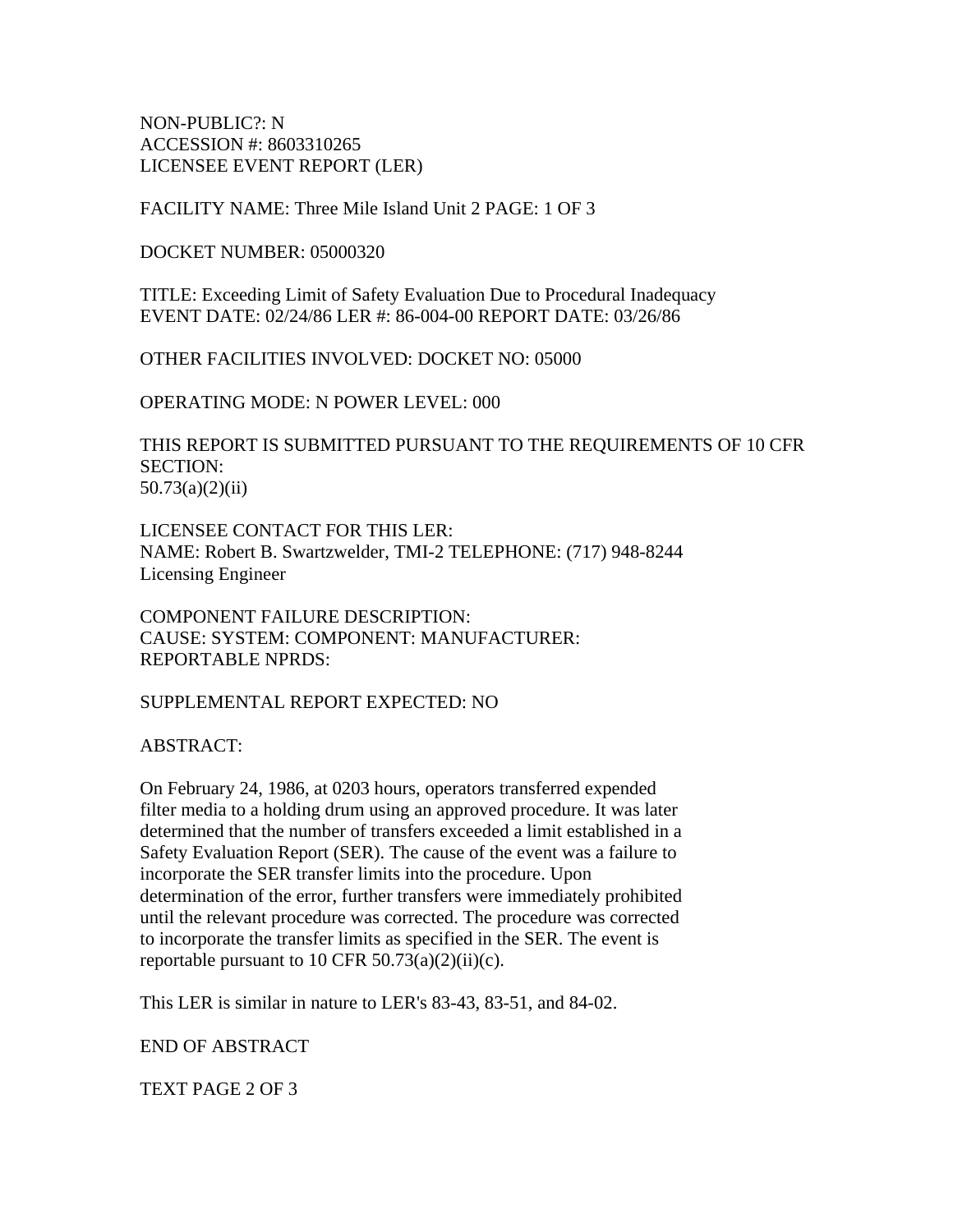#### I. PLANT OPERATING CONDITIONS BEFORE THE EVENT

The TMI-2 facility was in a long-term cold shutdown state; the defueling evolution is in progress. The reactor decay heat was being removed via loss to ambient. Throughout this event there was no effect on the Reactor Coolant System or the core.

# II. STATUS OF STRUCTURES, CO PONENTS, OR SYSTEMS THAT WERE INOPERABLE AT THE START OF THE EVENT AND THAT CONTRIBUTED TO THE EVENT

N/A

### III. EVENT DESCRIPTION

On February 24, 1986, at 0203 hours, operators made a transfer of diatomaceous earth and Reactor Vessel water filtrate from the Temporary Reactor Vessel Filtration System (TRVFS) to a storage drum intended as a receptacle for the filtrate. There is no applicable IEEE Code for this system. The operation was performed in accordance with an approved procedure. Upon review of processing information, it was discovered that the number of transfers to the exceeded those allowed by the SER. The docketed Safety Evaluation Report (SER), prepared for operation of the TRVFS, had established a limit of 10 transfers per storage drum. The procedure used for operation of the TRVFS did not reflect the SER transfer limits. Since the procedure failed to incorporate the docketed commitment to limit transfers, the event is reportable pursuant to 10 CFR  $50.73(a)(2)(ii)(c)$ . Initially, the SER had established the limit of 10 transfers based on volume available in the drum as opposed to safety concerns. However, the safety significance of the event was complicated by inappropriate assumptions in the calculations relating the amount of fuel in the filter material to filter housing dose rates; the method used to quantify buildup of fuel material in the pool filter; and thus, the measures taken to preclude criticality concerns. The revised calculations reduced the safety factors involved from approximately 5000 to approximately 130. This revision was discussed in GPU Nuclear letter 4410-86-L-0047 dated March 6, 1986.

This LER is similar in nature to LER's 83-43, 83-51, and 84-02.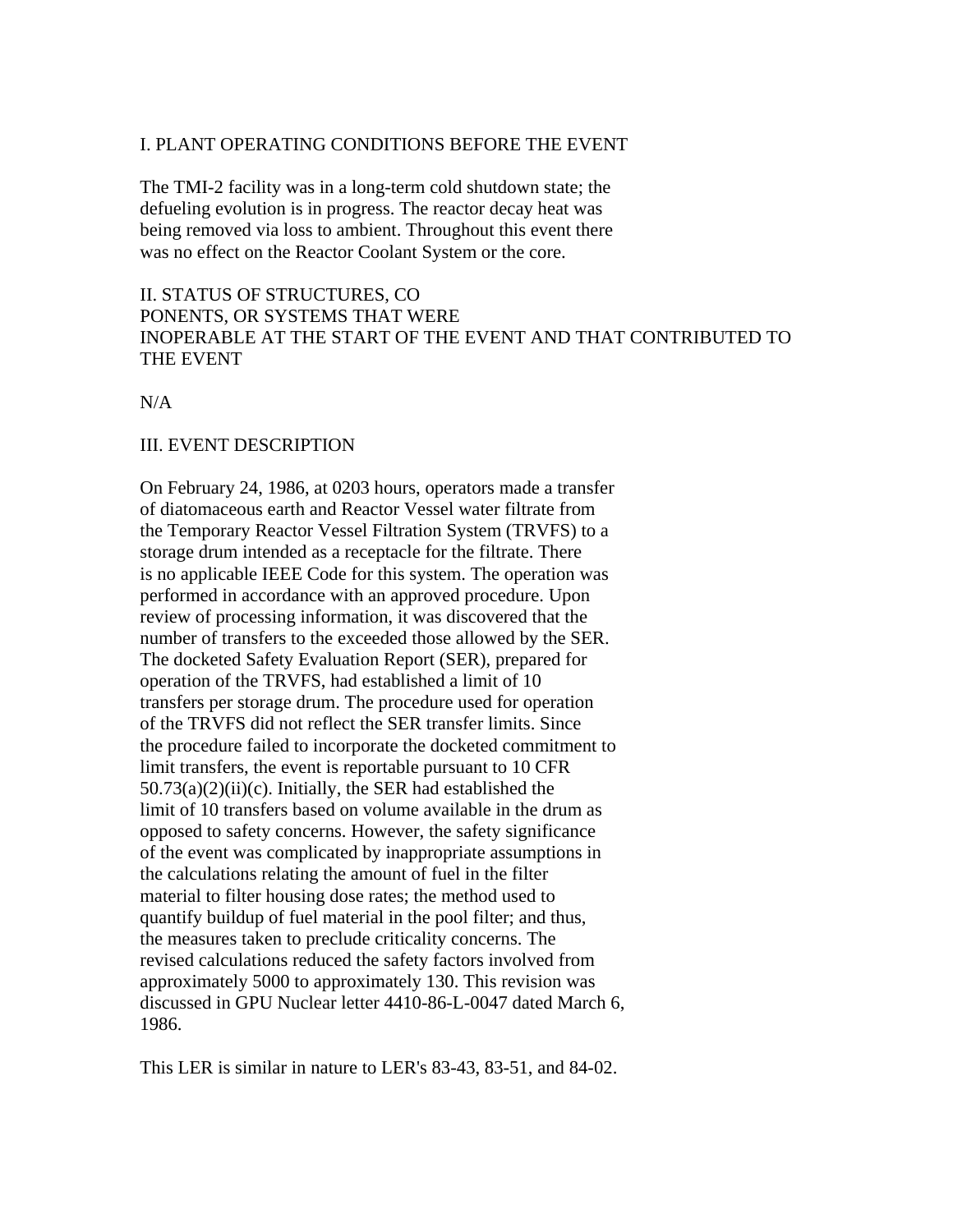# IV. ROOT CAUSE OF THE EVENT

The root cause of the event was personnel error in that the preparation and review of the procedure failed to ensure the incorporation of SER transfer limits. The limit of 10 transfers per drum is considered to be a licensing basis commitment since it was stated in the SER used to license operation of the TRVFS.

# TEXT PAGE 3 OF 3

# V. CORRECTIVE ACTIONS

Immediate - Further transfers to the drum in question were prohibited. A new Process Instruction and Data Sheet was issued limiting transfers, per the SER, to ten (10) transfers per drum.

Long Term - A Procedure Change Request was issued to include the transfer limit of ten (10) transfers per drum as a procedure limit and precaution. Calculations were reviewed and rechecked to confirm the adequacy of the safety evaluation. Revision 1 to the SER was issued to reflect changes in the calculational model and results. This event will be reflected in future Responsible Technical Reviewer training.

# VI. COMPONENT FAILURE DATA

None

# VII. AUTOMATIC OR MANUALLY INITIATED SAFETY SYSTEM RESPONSES

None

### VIII. ASSESSMENT OF THE SAFETY CONSEQUENCES AND IMPLICATIONS OF THE EVENT

The safety limit for this operation was to limit the collection of fuel in the filter housing or the transfer drum to less than 70 Kg UOsub2. The primary control was to limit radiation levels in the filter housing to 3 R/hr - a factor of 5000 below the originally calculated radiation level for a filter with 70 Kg of fuel. The limit of ten (10) transfers per drum provided a second level of assurance that the safety limit would not be exceeded by assuring sufficient safety margin existed in the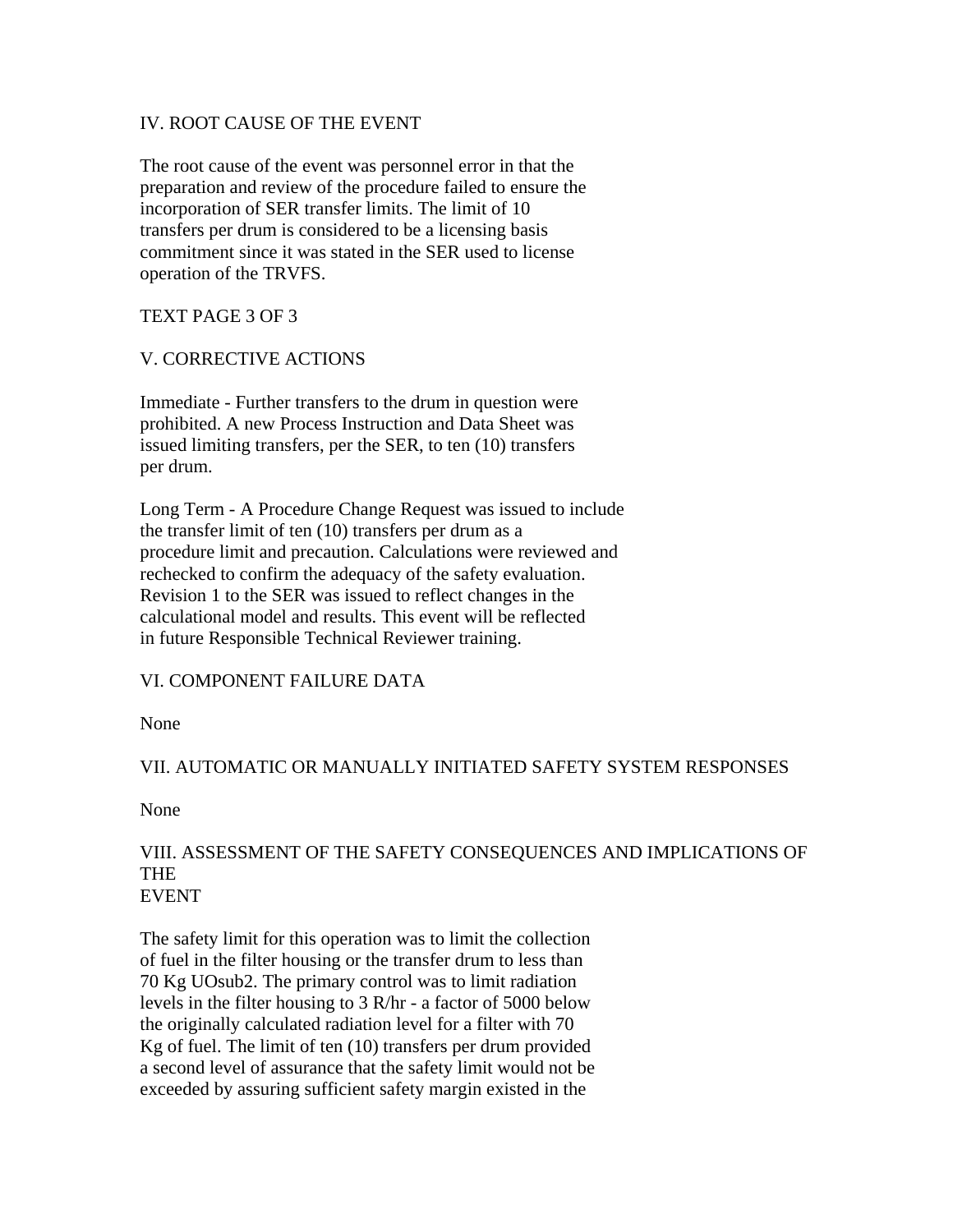drum. No reduction in the margin of safety occurred since one of the previous transfers occurred after less than 15 minutes of operation due to high differential pressure across the filter; i.e., compared to an average run time of over 6 hours. It is considered extremely unlikely than any significant fuel material was deposited on the filter during that time period. Samples of the transfer drum contents indicated that the amount of fuel in the drum after 11 transfers was approximately 500 grams; i.e., more than 2 orders of magnitude less than the safety limit.

ATTACHMENT 1 TO 8603320265 PAGE 1 OF 1

GPU Nuclear Corporation GPU Nuclear Post Office Box 480 Route 441 South Middletown, Pennsylvania 17057-0191 717 944-7621 TELEX 84-2386 Writer's Direct Dial Number:

(717) 948-8461

4410-86-L-0052 Document ID 0408A

March 26, 1986

US Nuclear Regulatory Commission Document Control Desk Washington, DC 20555

Dear Sir:

Three Mile Island Nuclear Station, Unit 2 (TMI-2) Operating License No. DPR-73 Docket No. 50-320 Licensee Event Report 86-04

Attached is Licensee Event Report 86-04 concerning the failure to incorporate limits specified in a licensing commitment into an operating procedure. The event occurred on February 24, 1986.

This event is considered reportable pursuant to Title 10 of the Code of Federal Regulations, Section 50.73(a)(2)(ii)(c).